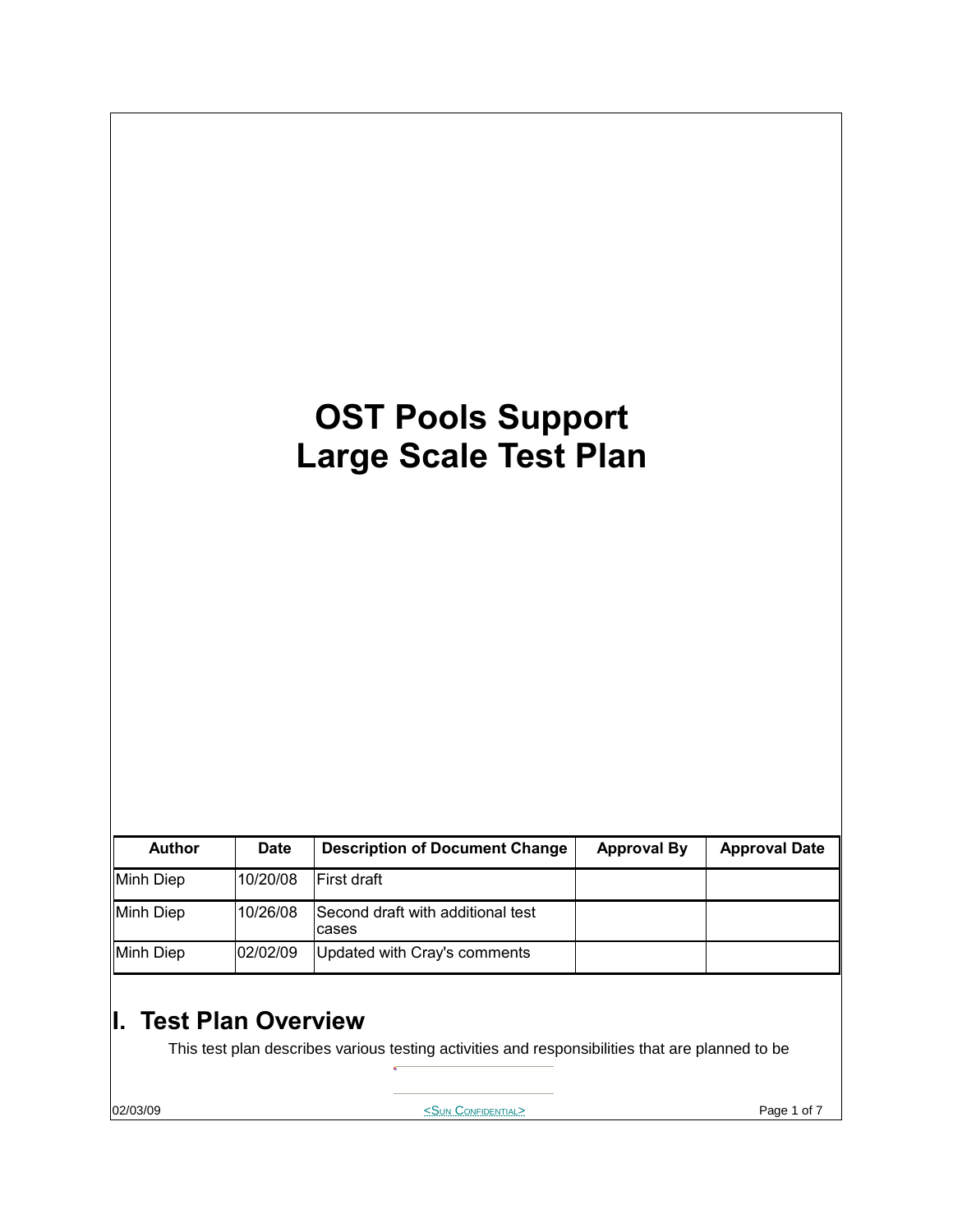performed by Lustre QE . Per this test plan, Lustre QE will provide large scale system level testing for OST Pools project.

#### **Executive Summary**

- Create a test plan to provide testing for OST Pools project for large scale cluster<br>• Required input from developers
- Required input from developers
- Require customer large cluster lab<br>• The output will be all tests are pass
- The output will be all tests are passed

#### **Problem Statement**

We need to test OST Pools feature on large scale cluster to make sure the feature is scalable.

#### **Goals**

• Verify that file creation performance is the same with and without OST Pools feature

#### **Success Factors**

- All tests must be passed
- Minimum performance regression. If there is performance regression, results must be reviewed and approved by RMG.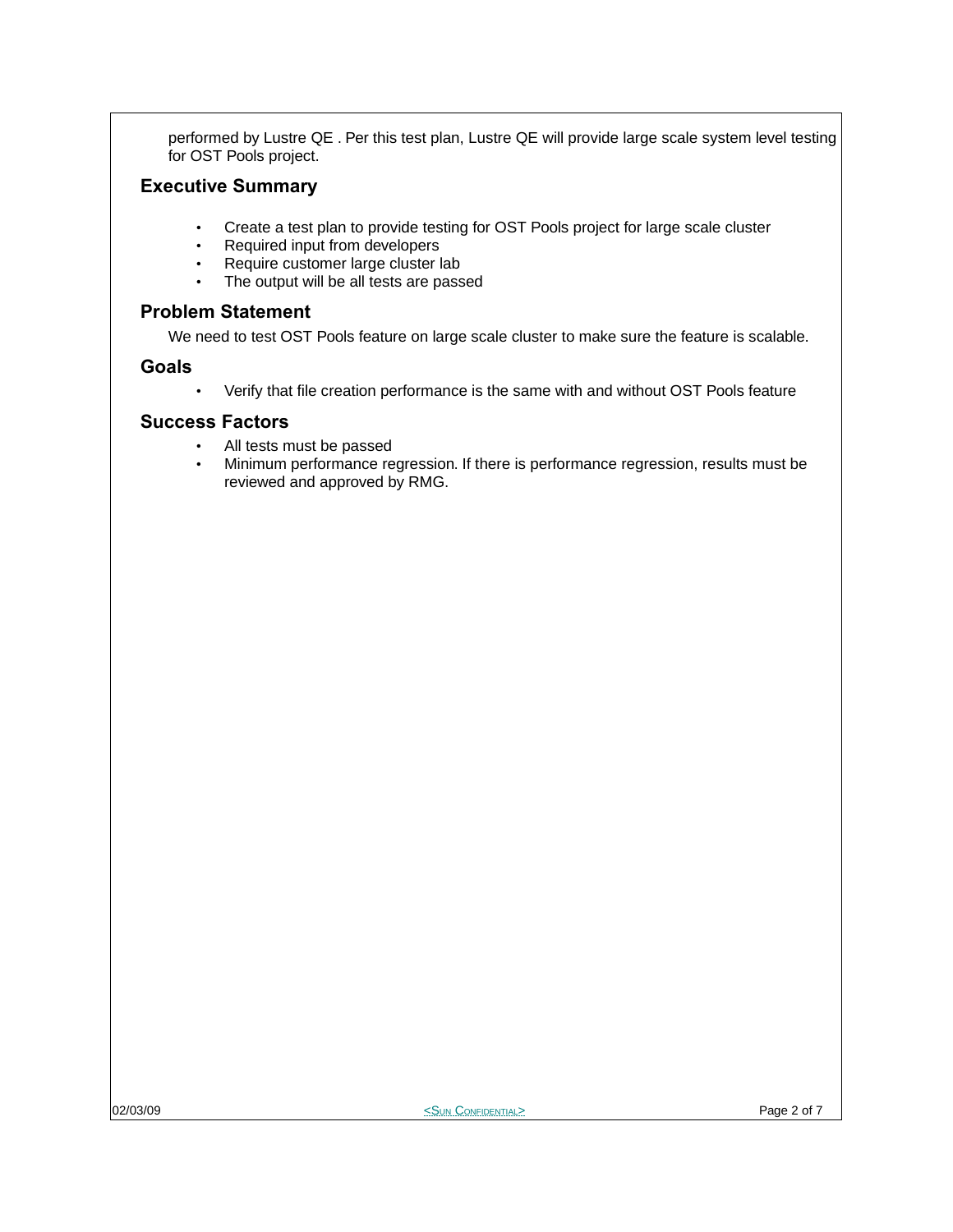### **Testing Plan for OST Pools feature testing at large scale.**

#### **Define the setup steps that need to happen for the hardware to be ready? Who is responsible for these tests?**

1) Get system time at customer lab.

- 2) Install lustre rpms
- 3) configure Lustre file system and start running the tests

QE team in Lustre group is responsible for setting up the test environment, running the tests, vetting and reporting the test results.

#### **Specify the date these tests will start, and length of time that these test will take to complete.**

Date start: Undefined

Estimated time for install and setup filesystem: 5 hours

Estimated time for 1 run: 5 days

\* In the case of defects found the tests should be repeated. The estimated time of completed testing depends on:

-- the number of defects found during testing;

-- the time needed by developer to fix the defects;

**Specify (at a high level) what tests will be completed? New, Exist tests, manual or automate**

Mdsrate **Existing test, automate** 

**Test Cases**

orthogonal CONFIDENTIAL CONFIDENTIAL CONFIDENTIAL Page 3 of 7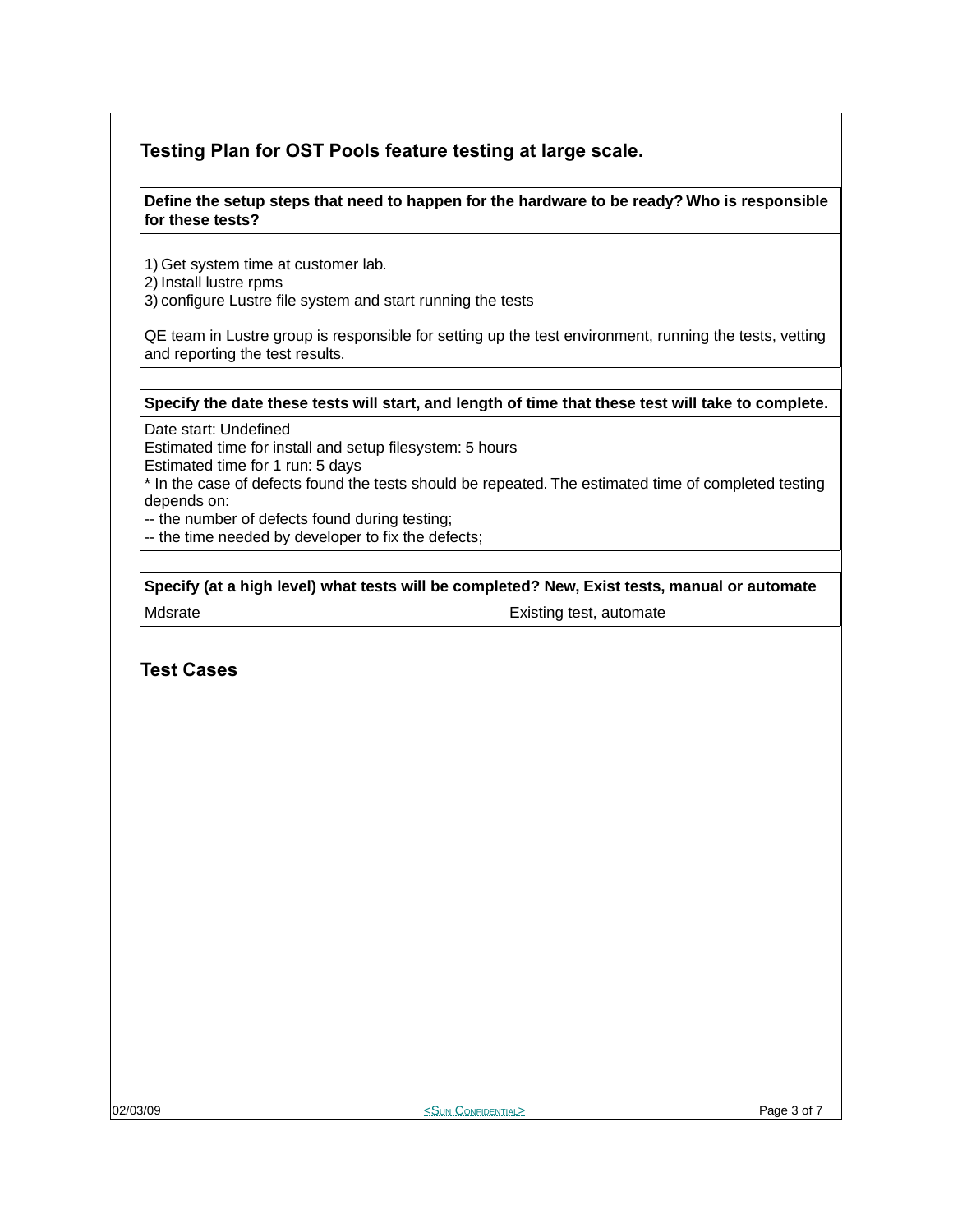#### **Large Scale Testing**

**Large Scale: all large scale tests for Ost pools will be integrated into acceptance-small as largescale.sh**

To run this large scale test: 1. Install lustre.rpm and lustre-tests.rpm on all cluster nodes. 2. Specify the cluster configuraion file, see cfg/local.sh and cfg/ncli.sh for details. 3. run the test as:

ACC\_SM\_ONLY=LARGE\_SCALE NAME=<config\_file> sh acceptance-small.sh

or

NAME=<config\_file> sh large-scale.sh

| no. | <b>Test Case</b>                             | Description                                                                                                                                                                                                                                                                                                                                                                                                                                                                                                                                                                                                                                                                                                                                                                                                                                                                                                                                                                                                                                                    |
|-----|----------------------------------------------|----------------------------------------------------------------------------------------------------------------------------------------------------------------------------------------------------------------------------------------------------------------------------------------------------------------------------------------------------------------------------------------------------------------------------------------------------------------------------------------------------------------------------------------------------------------------------------------------------------------------------------------------------------------------------------------------------------------------------------------------------------------------------------------------------------------------------------------------------------------------------------------------------------------------------------------------------------------------------------------------------------------------------------------------------------------|
| 1.  | Run mdsrate without<br>pools                 | Create a filesystem with all the OSTs and set stripe across all. Run<br>mdsrate from all the clients and record the performance numbers<br>Manual steps to run mdsrate:<br>mkdir /mnt/lustre/single<br>cd/usr/lib64/lustre/tests<br>./mdsrate.x86_64 --create --time 600 --dir /mnt/lustre/single --filefmt 'f<br>%%d'<br>./mdsrate.x86_64 --unlink --time 600 --nfiles 840000 --dir<br>/mnt/lustre/single --filefmt 'f%%d'                                                                                                                                                                                                                                                                                                                                                                                                                                                                                                                                                                                                                                    |
| 2.  | Run mdsrate and IOR<br>with pool on all OSTs | Create a filesystem with a pool of all the OSTs and set stripe across<br>all. Run mdsrate from all the clients and record the performance<br>numbers.<br>Instruction for creating a pool manually:<br>1. From mds: lctl pool_new <fs name="">.<pool name=""><br/>2. Ictl pool_add <fs name="">.<pool name=""> lustre-OST[0-N] (where N is<br/>the total number of <math>OST - 1</math>)<br/>3. mount the filesystem on one client and run Ifs setstripe -c -1 -s<br/>1048576 -p <pool name=""> /mnt/lustre<br/>Note: additional scenarios can be done by setting the stripecount to 1<br/>or <math>4.</math><br/>4. mount the filesystem on all clients<br/>5. Start run mdsrate on all clients<br/>6. Start IOR run on all clients<br/>Manual steps to run mdsrate:<br/>mkdir /mnt/lustre/single<br/>cd /usr/lib64/lustre/tests<br/>./mdsrate.x86_64 --create --time 600 --dir /mnt/lustre/single --filefmt 'f<br/>%%d'<br/>./mdsrate.x86_64 --unlink --time 600 --nfiles 840000 --dir<br/>/mnt/lustre/single --filefmt 'f%%d'</pool></pool></fs></pool></fs> |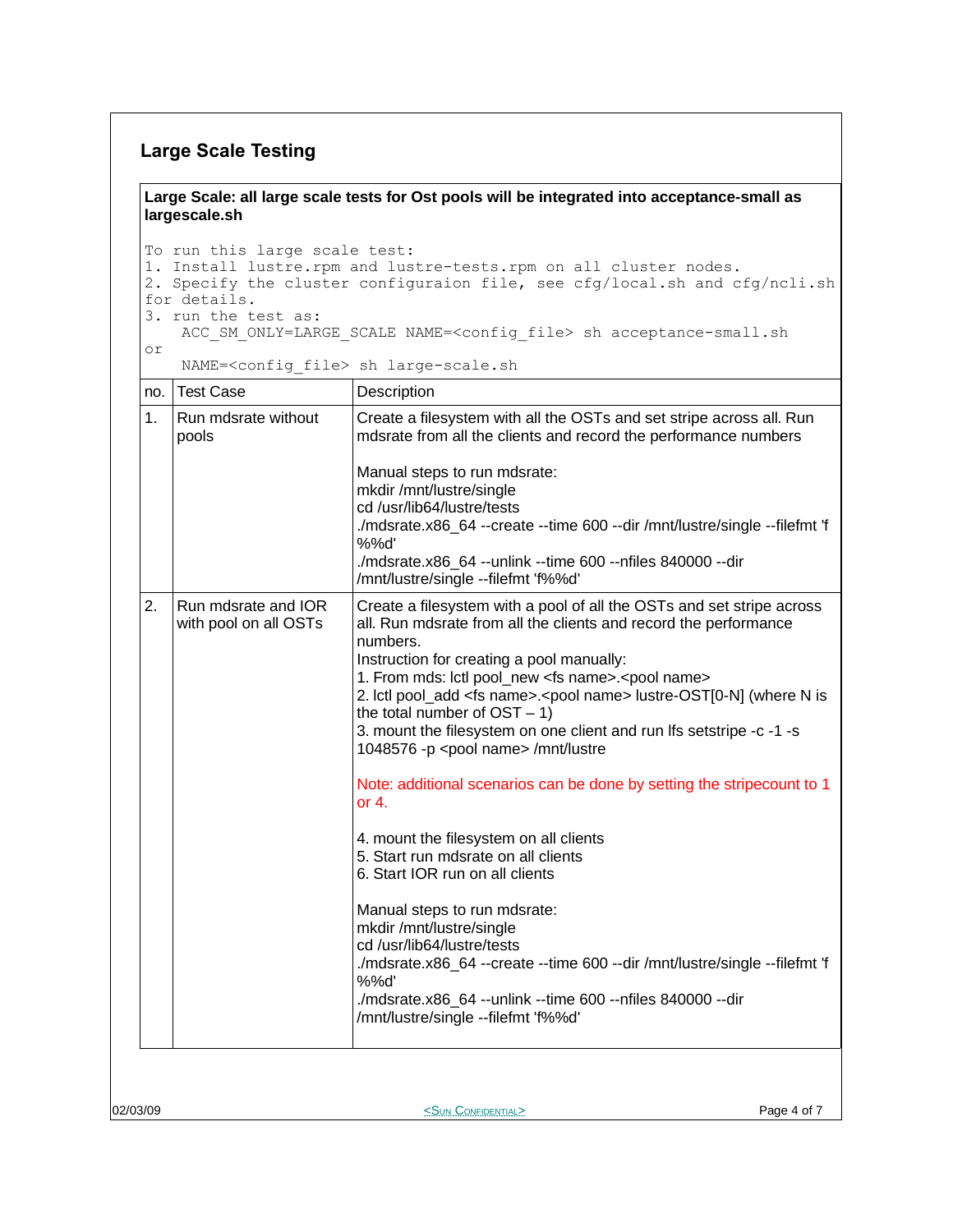|    |                                                 | Example ommand to run IOR<br>mpirun -np <client *="" core-per-client=""> -machinefile <client file=""> IOR -i 1<br/>-a POSIX -b 4G -o /mnt/lustre/ior/iorData -t 2m<br/>-v -v -w -r -F</client></client>                                                                                                                                                                                                                                                                                                                                                                                                             |
|----|-------------------------------------------------|----------------------------------------------------------------------------------------------------------------------------------------------------------------------------------------------------------------------------------------------------------------------------------------------------------------------------------------------------------------------------------------------------------------------------------------------------------------------------------------------------------------------------------------------------------------------------------------------------------------------|
| 3. | Run mdsrate with pool<br>on 50% OSTs            | Create a filesystem with a pool of half of all the OSTs and set stripe<br>across all. Run mdsrate from all the clients and record the<br>performance numbers<br>Instruction for creating a pool manually:<br>1. From mds: lctl pool_new <fs name="">.<pool name=""><br/>2. Ictl pool_add <fs name="">.<pool name=""> lustre-OST[0-N] (where N is<br/>the total number of OST/2)<br/>3. mount the filesystem on one client and run Ifs setstripe -c -1 -s<br/>1048576 -p <pool name=""> /mnt/lustre<br/>4. mount the filesystem on all clients<br/>5. Start run mdsrate on all clients</pool></pool></fs></pool></fs> |
|    |                                                 | Manual steps to run mdsrate:<br>mkdir /mnt/lustre/single<br>cd/usr/lib64/lustre/tests<br>./mdsrate.x86_64 --create --time 600 --dir /mnt/lustre/single --filefmt 'f<br>%%d'<br>./mdsrate.x86_64 --unlink --time 600 --nfiles 840000 --dir<br>/mnt/lustre/single --filefmt 'f%%d'                                                                                                                                                                                                                                                                                                                                     |
| 4. | Evaluate<br>creation/deletion of large<br>pools | Manually create a pool with the maximum number of OSTs available.<br>Record the time it takes to add such large number of OSTs.<br>1. From mds: Ictl pool_new <fs name="">.<pool name=""><br/>2. time lctl pool_add <fs name="">.<pool name=""> lustre-OST[0-N] (where<br/>N is the total number of <math>OST - 1</math>)</pool></fs></pool></fs>                                                                                                                                                                                                                                                                    |
|    |                                                 | Manually delete the pool in above configuration. Record the time it<br>takes to delete such large number of OSTs                                                                                                                                                                                                                                                                                                                                                                                                                                                                                                     |
|    |                                                 | time lctl pool_remove <fs name="">.<pool name=""> lustre-OST[0-N]<br/>(where N is the total number of <math>OST - 1</math>)</pool></fs>                                                                                                                                                                                                                                                                                                                                                                                                                                                                              |
| 5. | verified overlapping<br>pools                   | 1. Create a pool (named abc) with 75% number of OSTs<br>Ictl pool_new lustre.abc<br>Ictl pool_add lustre.abc OST[0-2]                                                                                                                                                                                                                                                                                                                                                                                                                                                                                                |
|    |                                                 | 2. Create a second pool (named 123) with 50% overlapping with pool<br>abc and 25% non-overlapping OSTs<br>Ictl pool_new lustre.123<br>Ictl pool_add lustre.123 OST[1-3]                                                                                                                                                                                                                                                                                                                                                                                                                                              |
|    |                                                 | 3. On the clients, mount lustre FS under /mnt/lustre, then create two<br>directories<br>mkdir /mnt/lustre/abc /mnt/lustre/123                                                                                                                                                                                                                                                                                                                                                                                                                                                                                        |
|    |                                                 | 4. Set stripe the directories to different pool                                                                                                                                                                                                                                                                                                                                                                                                                                                                                                                                                                      |

02/03/09 **Page 5 of 7**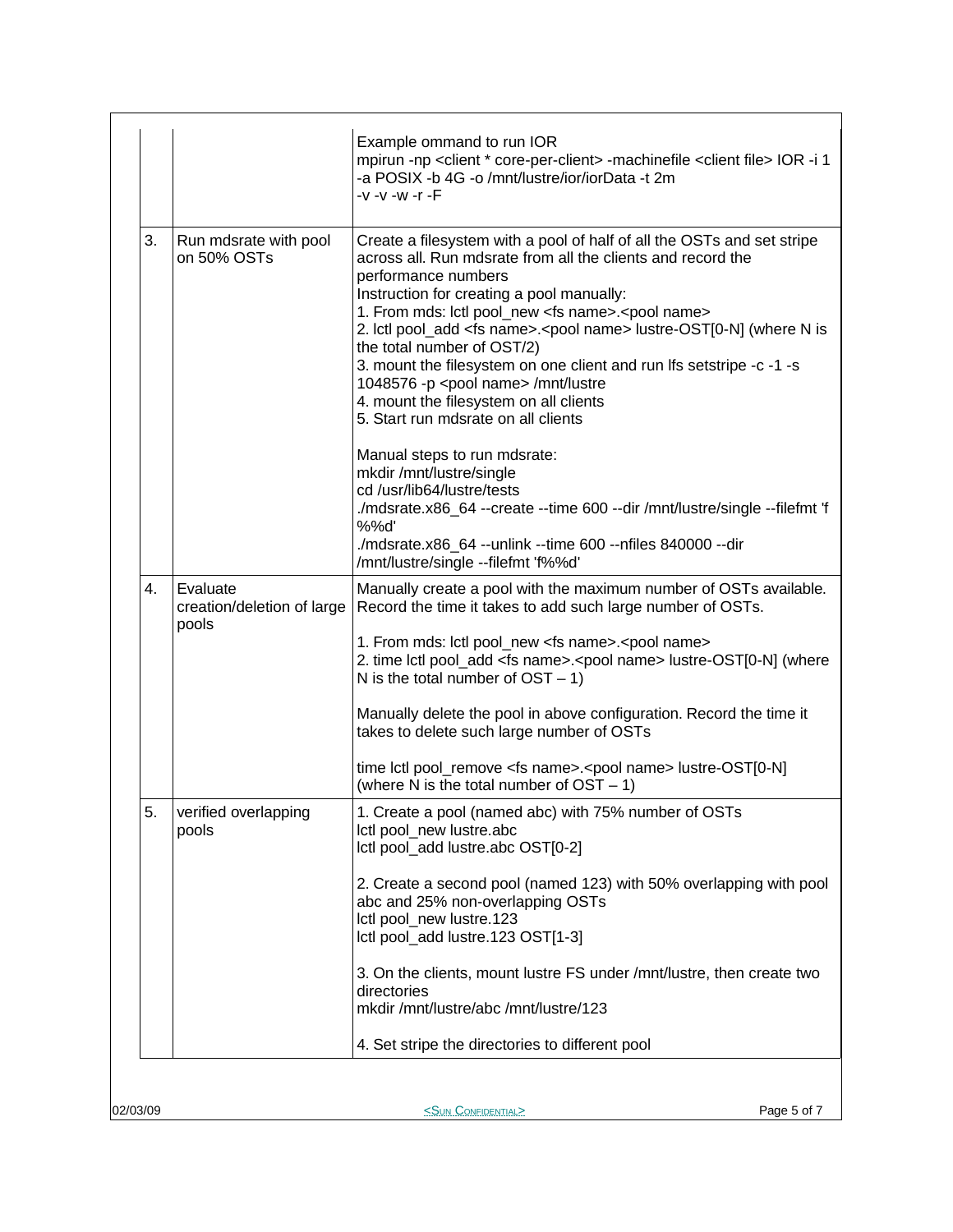|          |                          | Ifs setstripe -c -1 -s 1048576 -p abc /mnt/lustre/abc<br>Ifs setstripe -c -1 -s 1048576 -p 123 /mnt/lustre/123           |
|----------|--------------------------|--------------------------------------------------------------------------------------------------------------------------|
|          |                          | 5. Create several files under each directories and verify the pool<br>information and ost used are correct on each file. |
|          |                          | Touch /mnt/lustre/abc/a, getstripe sample below is correct.<br>Ifs getstripe -v a                                        |
|          |                          | OBDS:<br>0: lustre-OST0000 UUID ACTIVE                                                                                   |
|          |                          | 1: lustre-OST0001 UUID ACTIVE<br>2: lustre-OST0002_UUID ACTIVE                                                           |
|          |                          | 3: lustre-OST0003_UUID ACTIVE                                                                                            |
|          |                          | a<br>0x0BD30BD0<br>Imm_magic:                                                                                            |
|          |                          | lmm_object_gr: 0x5                                                                                                       |
|          |                          | Imm_object_id: 0x800001cfc005<br>Imm_stripe_count: 3                                                                     |
|          |                          | Imm_stripe_size: 1048576<br>Imm_stripe_pattern: 1                                                                        |
|          |                          | Imm_pool_name:<br>abc                                                                                                    |
|          |                          | obdidx<br>objid objid group<br>3173<br>0xc65<br>$2 \left( \frac{1}{2} \right)$<br>5                                      |
|          |                          | 5<br>0 2869 0xb35                                                                                                        |
|          |                          | 5<br>1<br>3199 0xc7f                                                                                                     |
|          |                          | Touch /mnt/lustre/123/1, getstripe sample below<br>lfs getstripe -v ./1                                                  |
|          |                          | OBDS:<br>0: lustre-OST0000_UUID ACTIVE                                                                                   |
|          |                          | 1: lustre-OST0001_UUID ACTIVE<br>2: lustre-OST0002_UUID ACTIVE                                                           |
|          |                          | 3: lustre-OST0003_UUID ACTIVE                                                                                            |
|          |                          | 1/1<br>0x0BD30BD0<br>Imm_magic:                                                                                          |
|          |                          | Imm_object_gr: 0x5<br>Imm_object_id: 0x800001cfc008                                                                      |
|          |                          | Imm stripe count: 3                                                                                                      |
|          |                          | Imm_stripe_size:<br>1048576<br>Imm_stripe_pattern: 1                                                                     |
|          |                          | Imm_pool_name:<br>123                                                                                                    |
|          |                          | obdidx<br>objid<br>objid<br>group<br>3176<br>2<br>0xc68<br>5                                                             |
|          |                          | 3<br>5<br>3179<br>0xc6b<br>5<br>1<br>3202<br>0xc82                                                                       |
| 6.       | Test with each directory | 1. Create a pool for every OST                                                                                           |
|          | per OST/pool             | Ictl pool_new lustre.ost0<br>Ictl pool_add lustre.ost0 OST0                                                              |
|          |                          | Ictl pool_new lustre.ostN                                                                                                |
|          |                          |                                                                                                                          |
| 02/03/09 |                          | <sun confidential=""><br/>Page 6 of 7</sun>                                                                              |